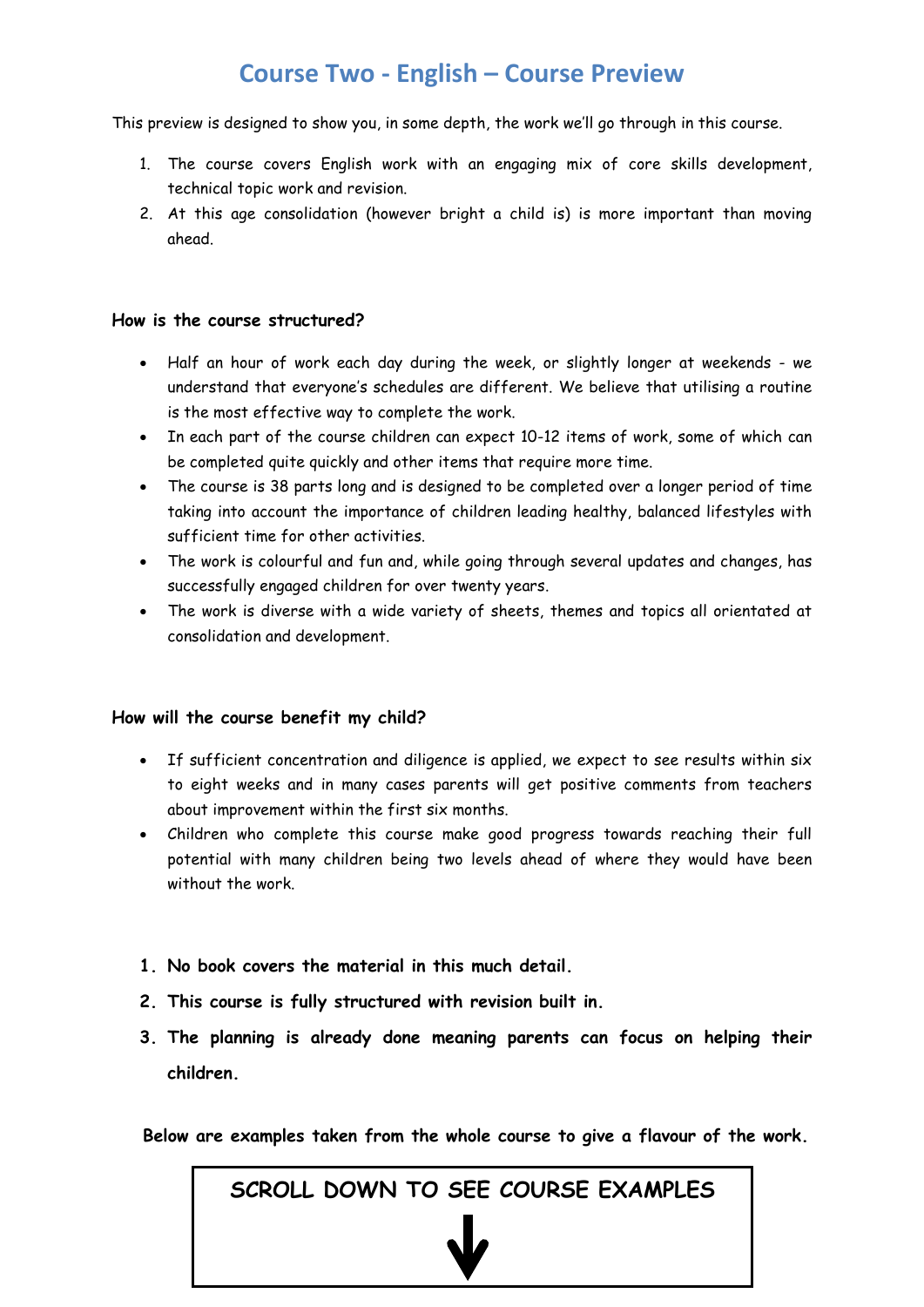

## **I love spelling patterns.**

**LEARNING STREET LESSON PLAN Lesson 12**

- 
- **1. Core English Skills:** Do what you can very careful work please.
	- **Spelling and vocabulary development dge words**: use the clues to find the words containing dge.
	- **Adjectives**: Practice your use of adjectives with two exercises.

## *Front Sheets*

Then use the three exercises for revision. **3. Best Handwriting:**  electron  $\mathbf{R}$  and  $\mathbf{R}$  will help both will help both will help both will help both *These sheets come at the front of every part of the course. They let you know what is included in each part of the course.* 

**2. Spelling Patterns:** Learn the th words and test yourself on them.

• Make sure you copy the writing pattern exactly as it is on the *it is important.We let you know when to approach each activity and why* 

**4. Spelling Groups:** Group 7. Learn the first 6 rows this week. Lots of LOOK COVER WRITE CHECK. This is the top basic spellings group. Wow! So easy too.

### **5. Basic English Revision:**

• Plurals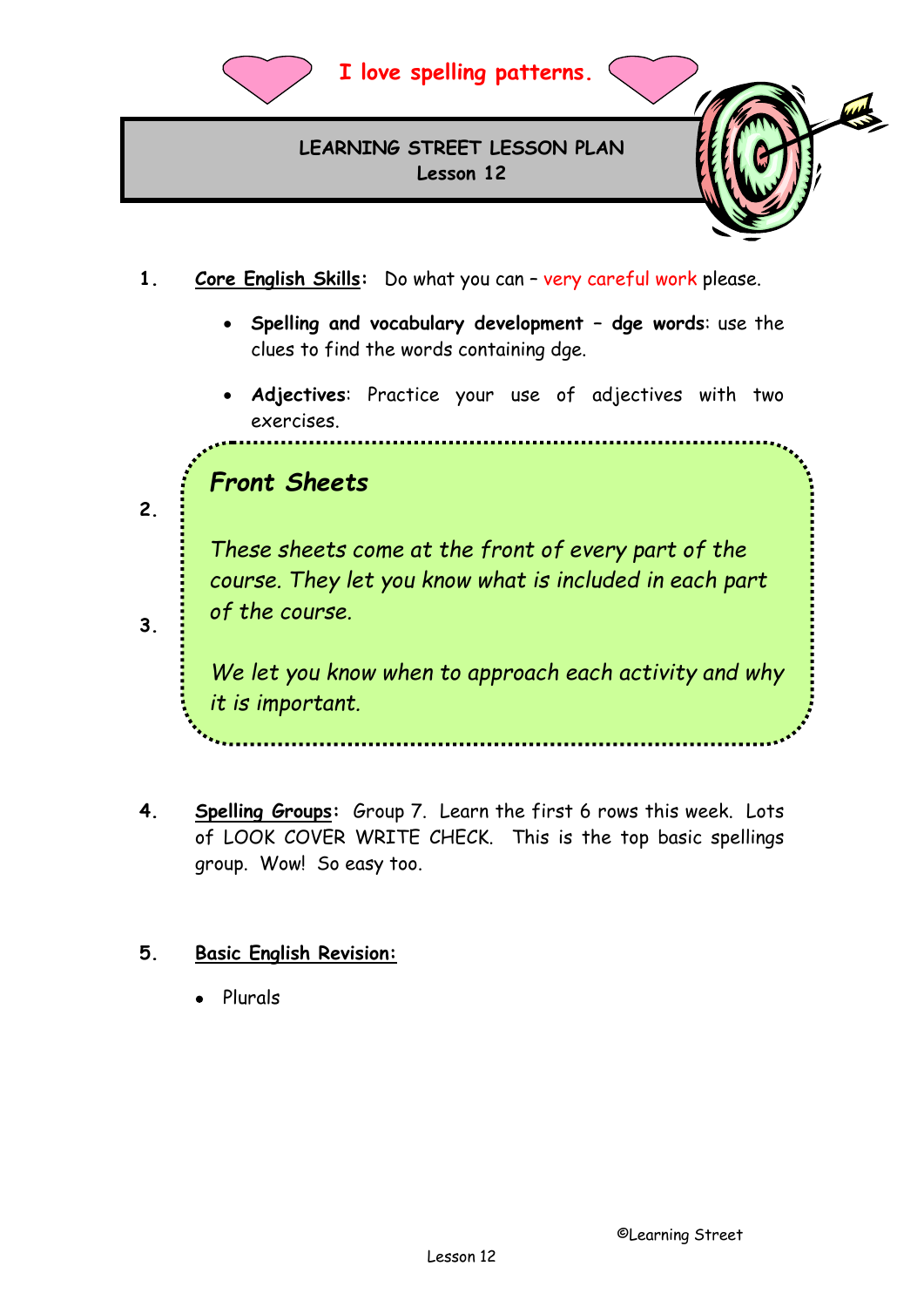# **Spelling Patterns**

## **sh spelling pattern**

- **1.** Learn the words first. Make sure you know what each word means.
- **2.** Test yourself by writing down each word correctly in the first column. Go over any mistakes.
- **3.** Get someone to test you and write your answers in the second column. Go over any mistakes.

**Look/Learn/Cover Write/Check 1 Write/Check 2**

## **Spelling Patterns** <del>.</del><br>Spelling Patterns

 w a **s h** f l u **s h** i childrei *i* important bui *This work which appears throughout the course helps children to understand spelling patterns. This is a very important building block for their education.*

| shel  |  |
|-------|--|
| shelf |  |
| sharp |  |
| share |  |
| shoe  |  |
| shout |  |
| shine |  |
| shut  |  |
| show  |  |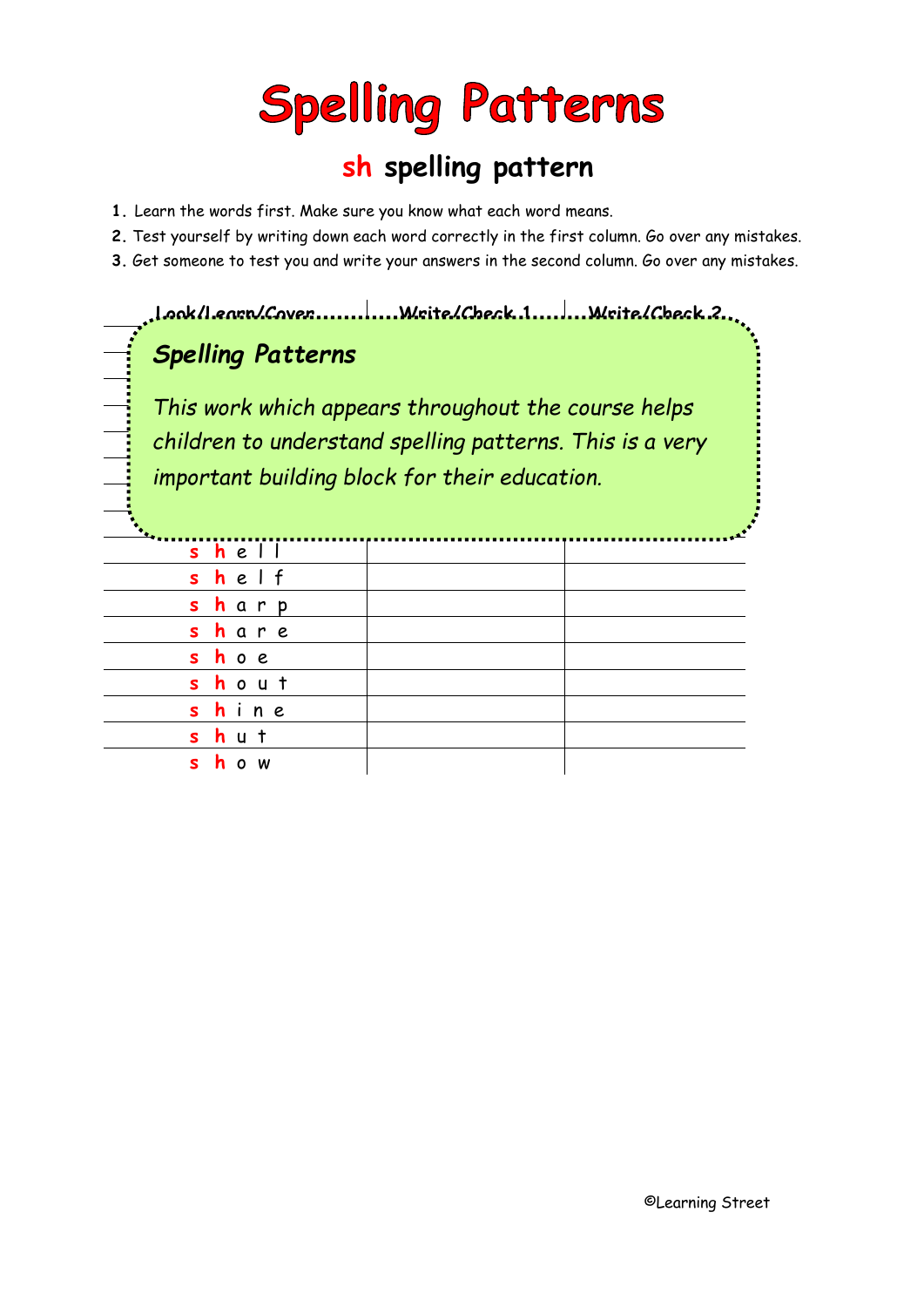## **Spelling Pattern Exercises**

## **sh spelling pattern**

- **1.** You should know these words. If you make any mistakes please go over them to ensure your learning is secure.
- **2.** These exercises are designed to test the spellings you have learnt, check your understanding and further enhance your vocabulary.

### **Exercise 1 – CLOZE test.**

Fill in the missing letters to make the correct words.

It was snowing hard after a **s \_ a r p** frost. The **\_ h \_ e p** were in the big **\_ h \_ d** and the door was **s \_ \_ t** to keep the cold air out. They had hay to eat and **f r e \_ \_** water to drink. The farmer had just given the **s \_ \_ d** a **w a \_ \_** , so everything was very clean. Lucky for them, they didn't have to **s \_ a \_ e** the **\_ h e d** with any other animals because the farmer has lots of **s \_ e d s** . It didn't take long for there to be a deep **\_ \_ e e t** of snow outside. The farmer plunged his **s \_ o \_** into the **\_ h e \_ t** and it was so deep that he couldn't see it. The  $s = e \,$  + stayed there until the next day when the sun began to **s \_ i n e** .

**Exercise 2** – The words on the left are opposites of the words on the right. Complete the words on the right.

#### **1.**  $w h^*$  and  $w$  is  $\theta$  is  $\theta$  is  $\theta$  is  $\theta$  is  $\theta$  is  $\theta$  is  $\theta$  is  $\theta$  is  $\theta$  is  $\theta$  is  $\theta$  is  $\theta$  is  $\theta$  is  $\theta$  is  $\theta$  is  $\theta$  is  $\theta$  is  $\theta$  is  $\theta$  is  $\theta$  is  $\theta$  is  $\theta$  is  $\theta$  is  $\theta$  is  $\theta$  i **3. dull \_ h i n \_ 4. blunt \_ \_ a r p** *Spelling Pattern Exercises*

Exerc<sub>iopi</sub>ve children some further work. These activities revise right.<sup>3</sup> the learning they have done, put the words in context 1.  $\mathsf{cl}$  **cleance a** and helps them develop additional comprehension and **3. piece s \_ a r \_ 4. present \_ \_ o w Exercise 4 – CLOZE sentences.** Fill in the missing letters to complete each sentence. *think of synonyms and antonyms.Having learnt the words in each spelling pattern we then then extends their knowledge further by helping them* 

- **1.** The look was become and would not **for the flood flood in the formation**
- **2.** They bought a box of  $f \rvert \rvert e \rvert = 1$  vegetables from the grocery shop.
- **3.** Freddie saw a beautiful **s \_ e \_ l \_ h i n i n g** on the beach.
- **4.** Dad put up a new **\_ \_ e l f** in the garage.
- **5.** We have got two **f i \_ \_** in our pond.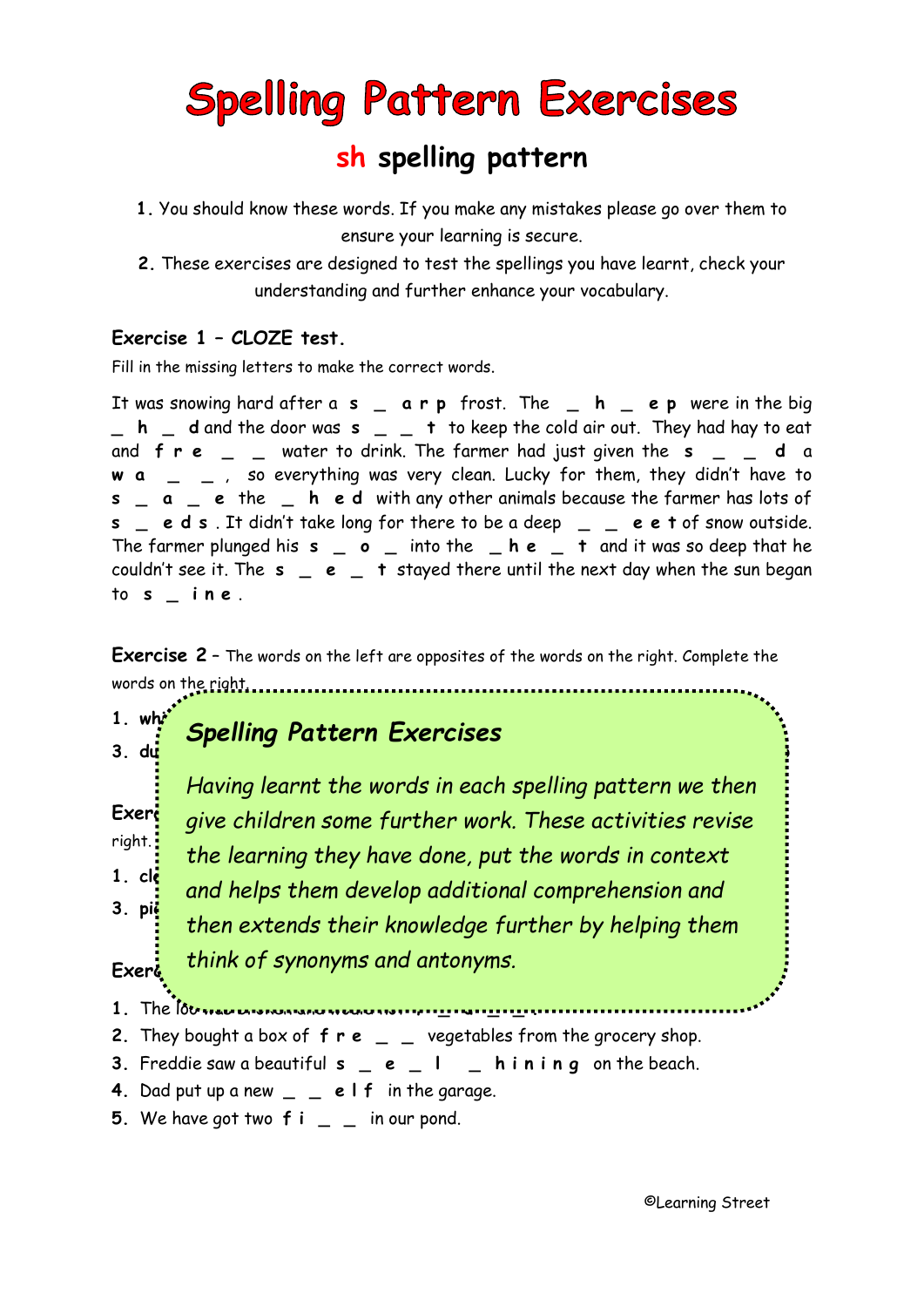

**2.** I \_\_\_\_\_\_\_\_ a knock at the door.

**3.** We can \_\_\_\_\_\_\_\_ the birds sing.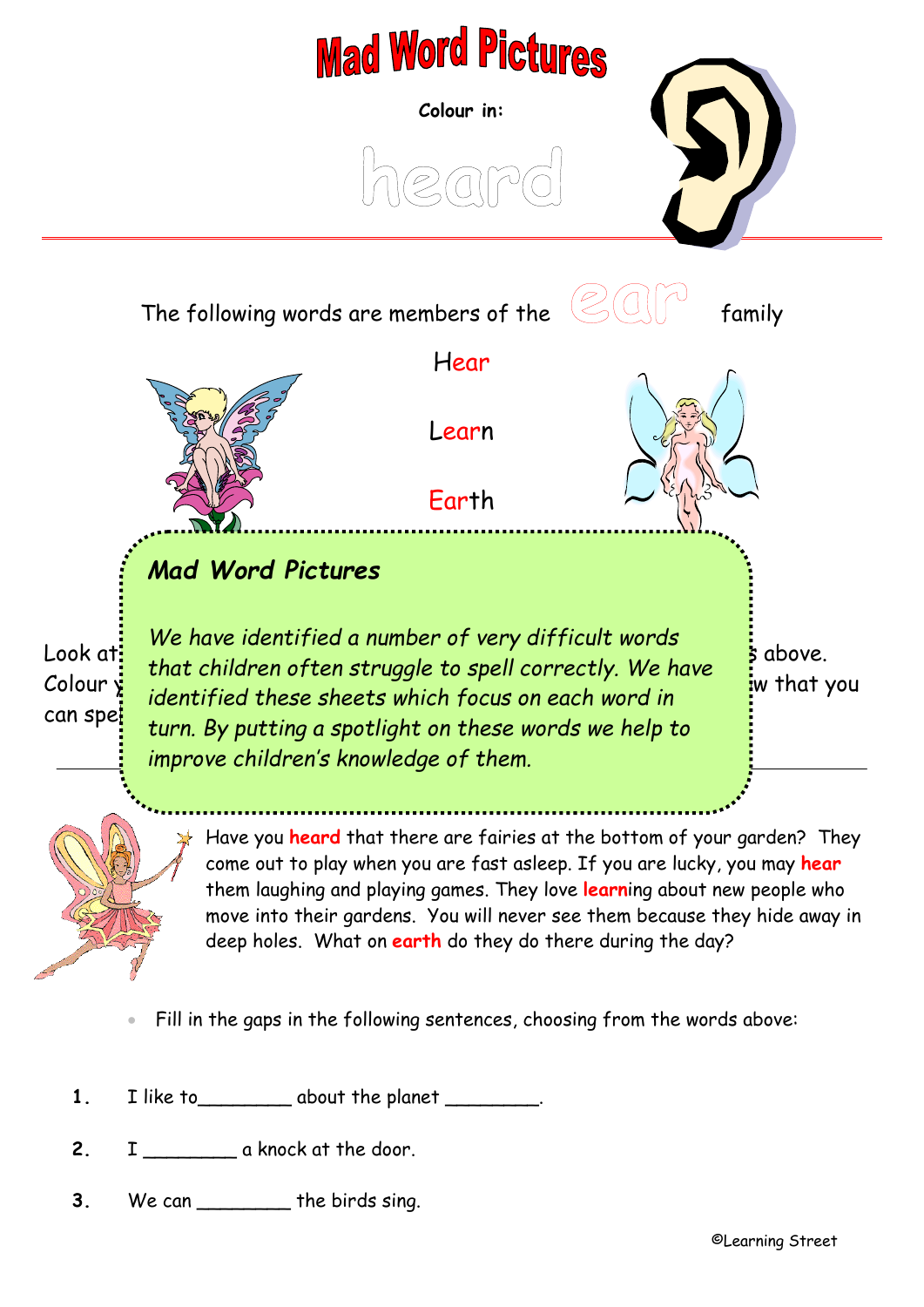# BEST HANDWRITING

Name \_\_\_\_\_\_\_\_\_\_\_\_\_\_\_\_\_\_\_\_\_\_\_\_\_\_\_\_\_\_\_\_\_\_\_\_\_\_\_

1. Trace over and then write the word:

Friday Wednesday Wednesday Wednesday Prince Communication

day munday and mund ay incommunity *Handwriting*

2. N<mark>:</mark> While handwriting is difficult to deal with we have been  $S{\mathcal{A}}$  inese sheets encourage children to develop better cur.<br> $S{\mathcal{A}}$  writing while at the same time improving their spelling. *successfully helping children to improve for many years. These sheets encourage children to develop better cursive* 



Always use a pencil for this exercise.

3. Write in all the days of the week below: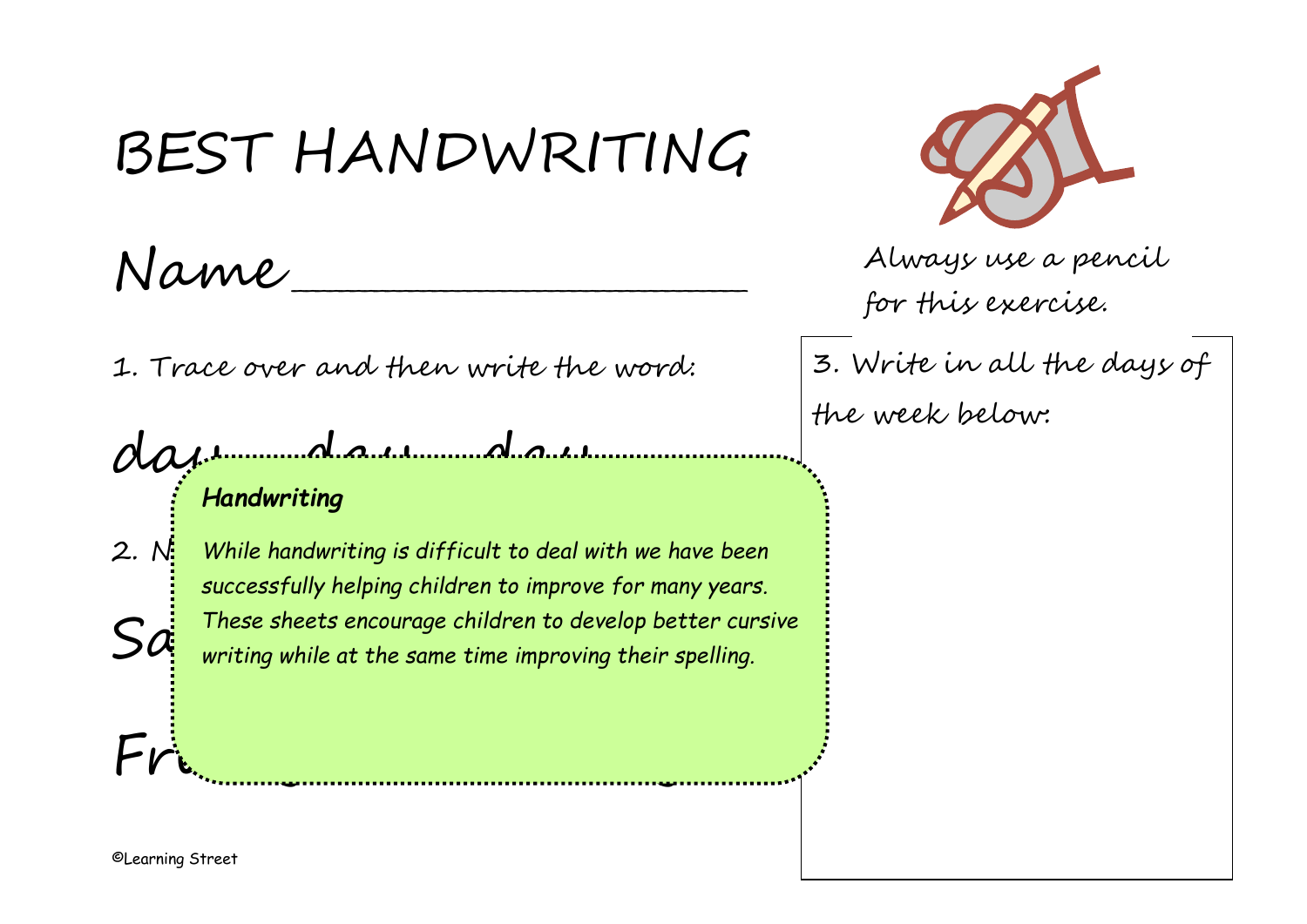## **Adjectival Phrases**



### **Exercise 2:**

Underline the six **adjectival phrases** in the passage below:

The forest at the bottom of the lane is intimidatingly dark. It has tall spiky trees of a dull emerald colour. In the winter, the thick, grey fog surrounds the forest and it becomes uncomfortably cold. Amongst the trees lives a mysteriously silent giant who has an eerily intense stare if you ever catch a glimpse of his magnificently bright eyes.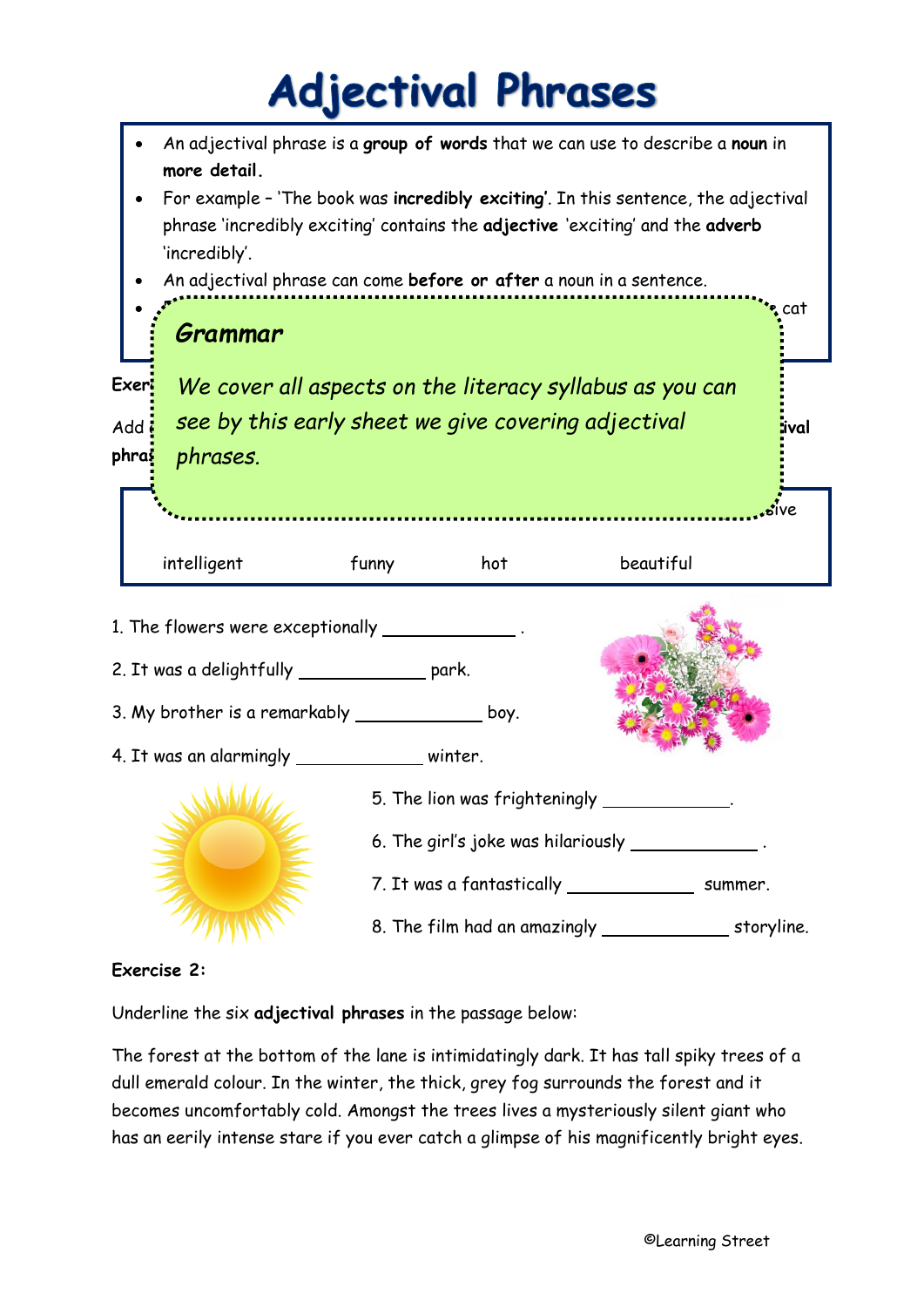

### Words ending in *ing*

• Before you add *ing* to these words you must double the last letter.

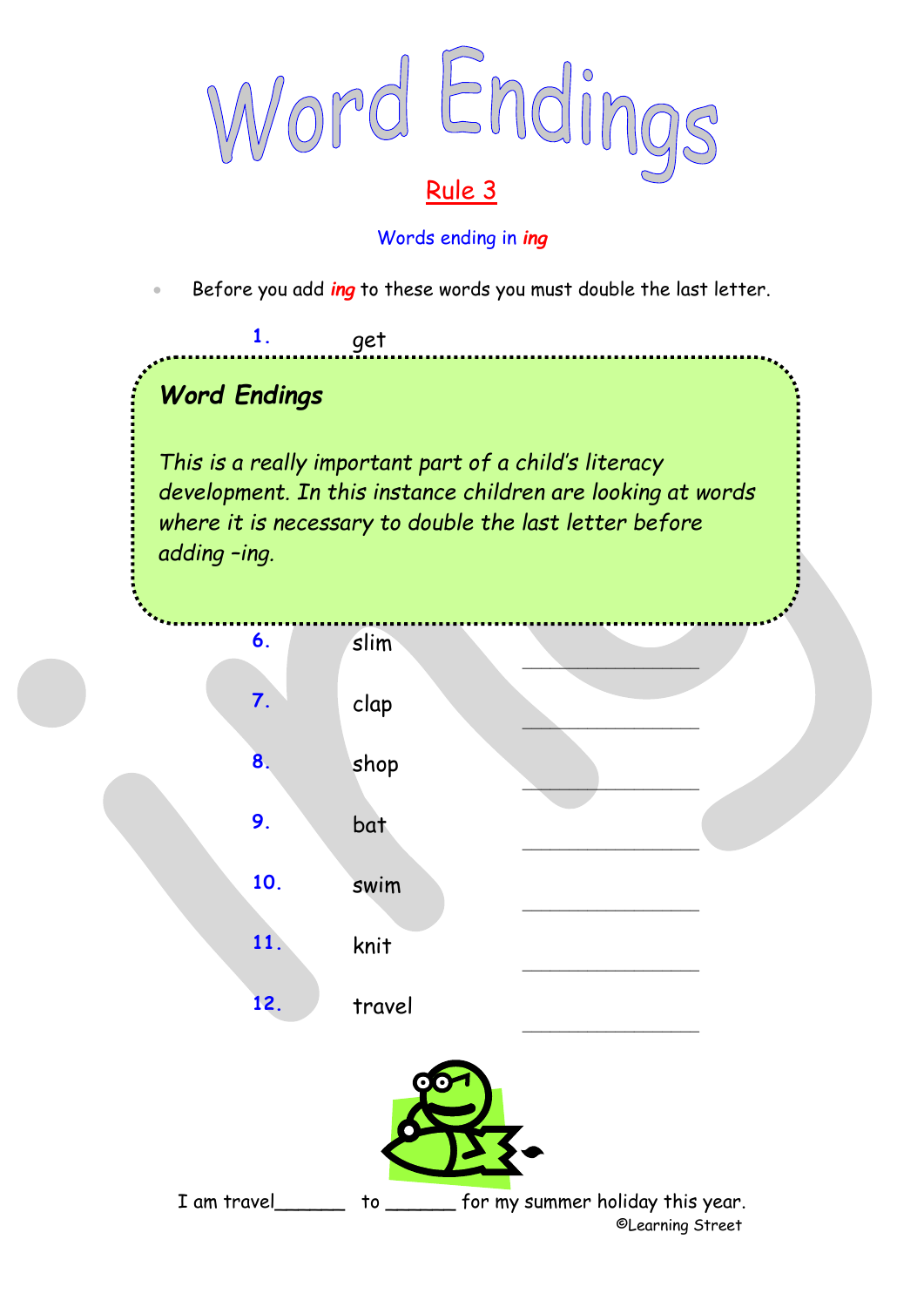

• There means **in that place**. She lives over there.



• Their means **belonging to them**. The boys played with their football.

### **Complete this list:** *Homophones*

1. Their car 2. Their cat *As part of our continuing work on homophones we look at* 3. Their house *two words which are often confused. These words are* 4. Their\_\_\_\_\_\_\_\_ Notice that **their** is *indeed so tricky that we come back to them several*  cines to ensure crin times to ensure children have fully understood.

- 6. Their\_\_\_\_\_\_\_\_ 7. Their
- 8. Their\_\_\_\_\_\_\_\_

**Now complete this exercise by writing there or their in each space:**

- 1. The children gave \_\_\_\_\_\_\_\_ dog a bath.
- 2. I waited \_\_\_\_\_\_\_\_ for nearly an hour.
- 3. \_\_\_\_\_\_\_\_\_ are a hundred pence in the pound.
- 4. Is \_\_\_\_\_\_\_\_ room for me to sit down?
- 5. The two boys went to the show with \_\_\_\_\_\_\_\_ cousin.
- 6. I saw patches of clover here and \_\_\_\_\_\_\_\_ on the lawn.
- 7. He said he left the parcel \_\_\_\_\_\_\_\_ and now it's gone.
- 8. We looked here, \_\_\_\_\_\_\_\_, and everywhere.

Their dog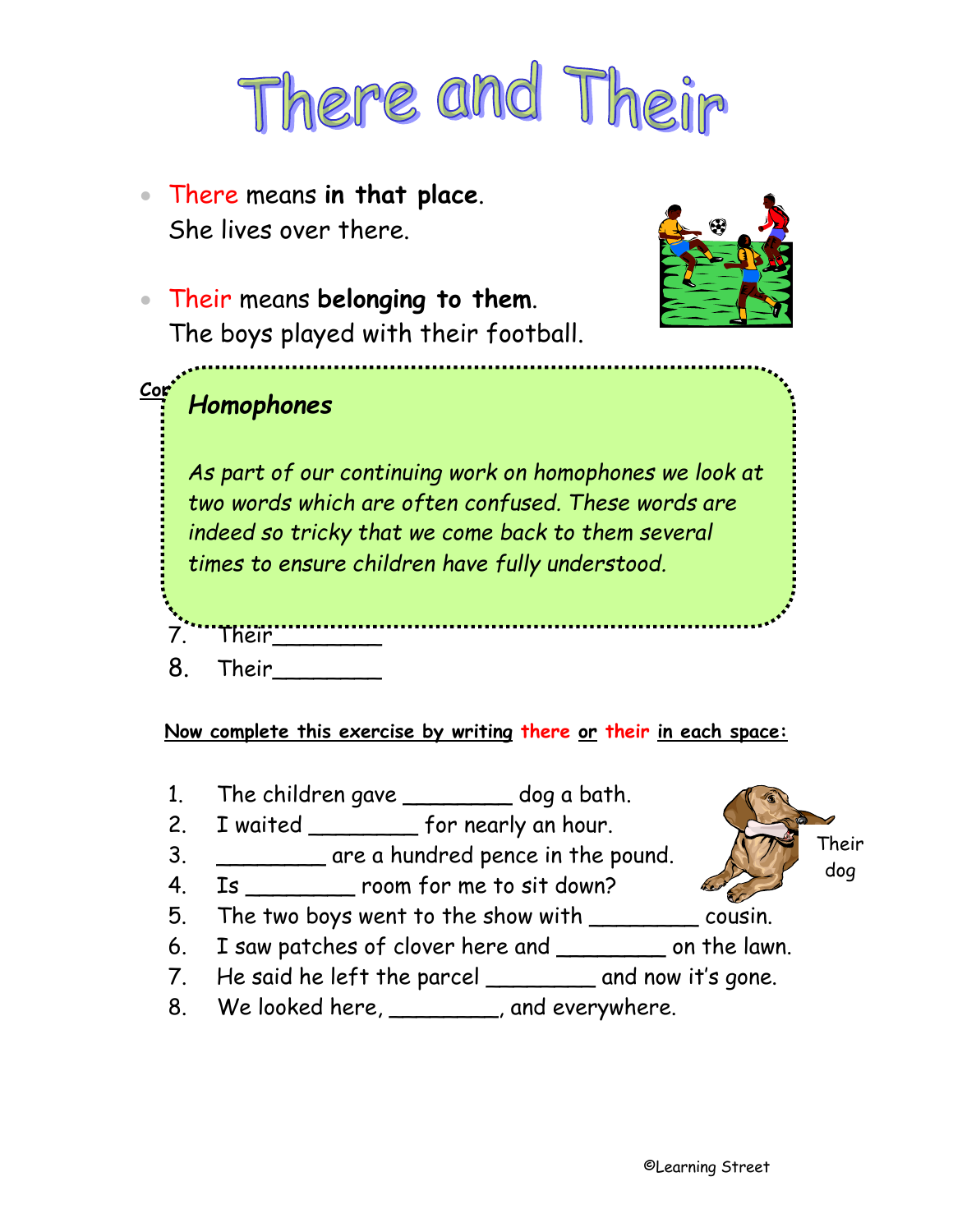## **No.4. David's school work for marking**

I have a norghty younger brover who is always on the edje of truble. He just larghs when I warn him because *Spot the mistakes*  $\mathbf{f}_i$  Children often make lots of little mistakes when they  $\mathbf{f}_j$ ht  $\frac{1}{2}$  find all the mistakes Children develop excellent self hole scool was nocked out. He takes his spelling text-*of activities.*book into exams so he can look up the ansers. He never *write. These sheets are great fun and children really enjoy them. Their task is to get their red pen out and find all the mistakes. Children develop excellent selfchecking and accuracy awareness by doing these sorts* 

tells the truthe.

"They wo'nt never cach me," he says, but they always do.

I am expecting the head teacher to expell him if he

carries on like this.

\_\_\_\_\_\_\_\_\_\_\_\_\_\_\_\_\_\_\_\_\_\_\_\_\_\_\_\_\_\_\_\_\_\_\_\_\_\_\_\_\_\_\_\_\_\_\_\_\_\_\_\_\_\_\_\_\_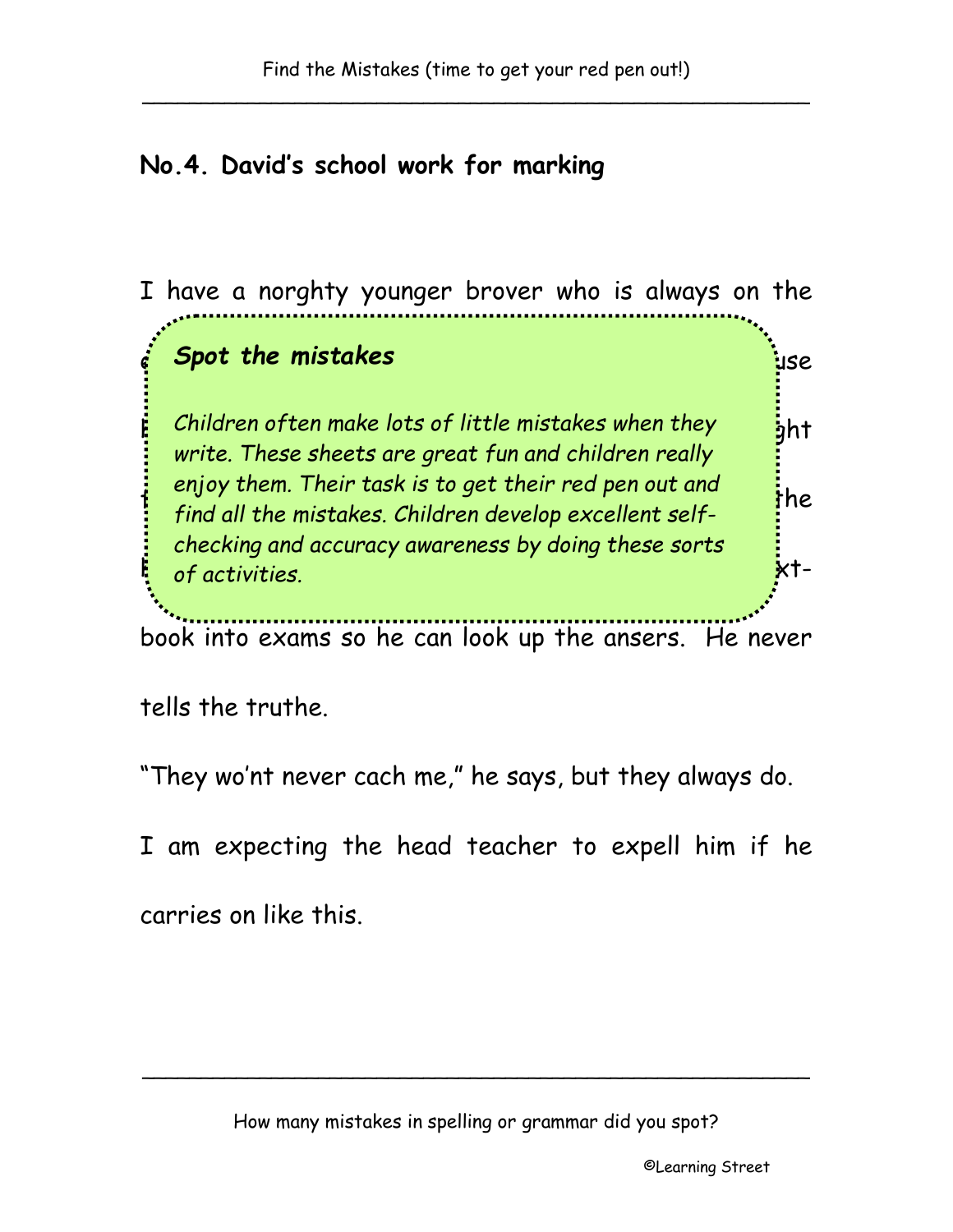## **Collective Nouns Test**

A ----- of students

A school of -------



This is an example of a revision sheet to show that we A ----- of grapes *introduce topics (in this case collective nouns) and then regularly revise them to ensure knowledge has sunk in.*

A ---- of cards

An army of --------

A ---- of cattle

A swarm of ----

A ----- of teachers

A clump of -----

A ------- of flowers

A flight of -----------

A ---- of musicians

A team of ------